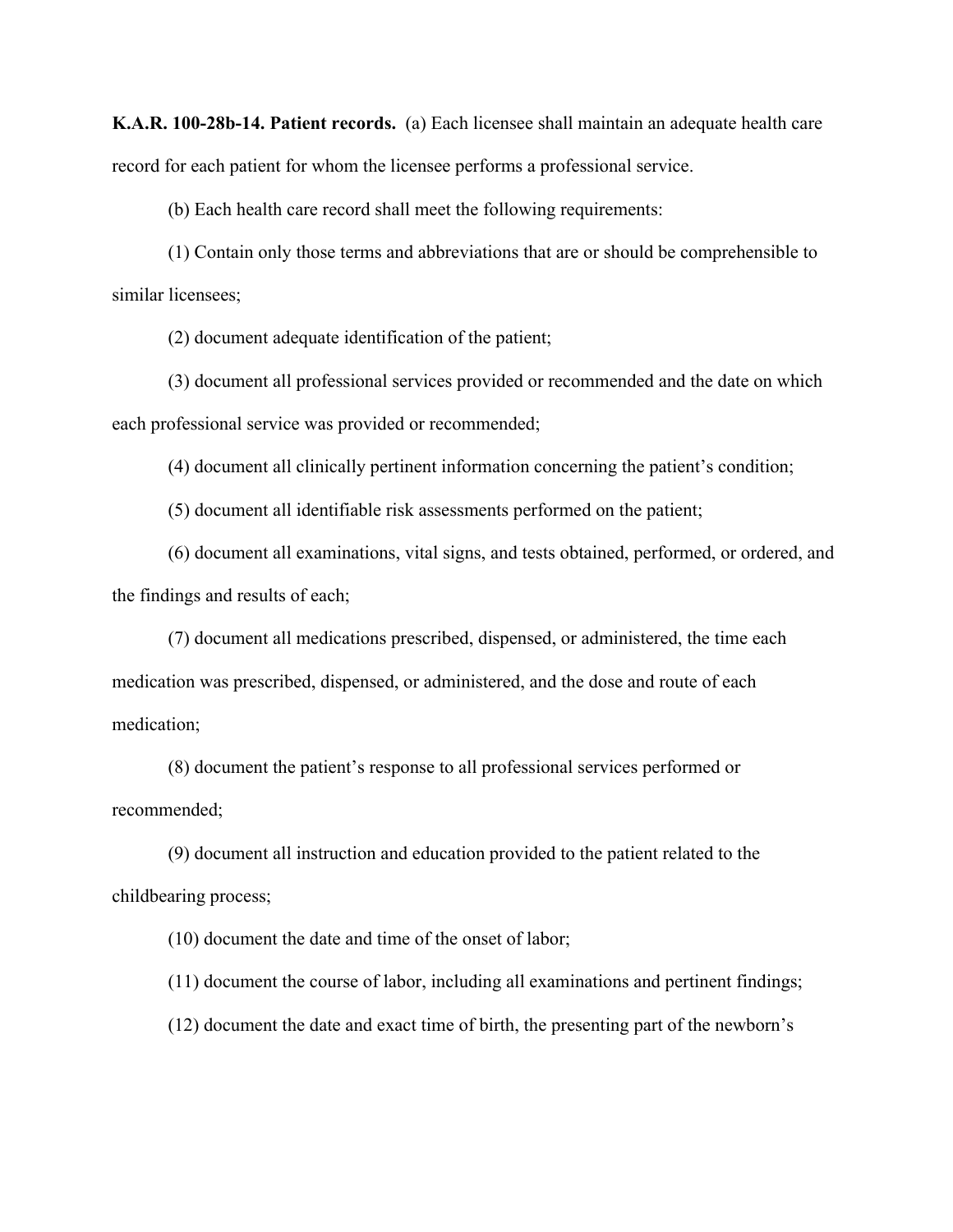body, the newborn's sex, and the newborn's Apgar scores;

(13) document the time of expulsion and the condition of the placenta;

(14) document the condition of the patient and newborn, including any complications and action taken;

(15) contain the results of all postpartum and newborn examinations;

(16) document all professional services provided to the newborn, including prescribed medications and the time, type, and dose of eye prophylaxis;

(17) contain documentation of all consultation and collaboration with a physician concerning the patient;

(18) contain documentation of each referral, transfer, and transport to a medical care facility, including the reasons for each referral, transfer, or transport to a medical care facility;

(19) contain all written instructions given to the patient regarding postpartum care, family planning, care of the newborn, arrangements for metabolic testing, immunizations, and follow-up pediatric care; and

(20) contain all pertinent health care records received from other health care providers.

(c) Each entry in the health care record shall meet the following requirements:

(1) Be legible; and

(2) be authenticated by the person making the entry. Each authentication in the health care record for an entry documenting professional services provided by an individual licensed to engage in the independent practice of midwifery shall include the letters "CNM-I" after the licensee's name.